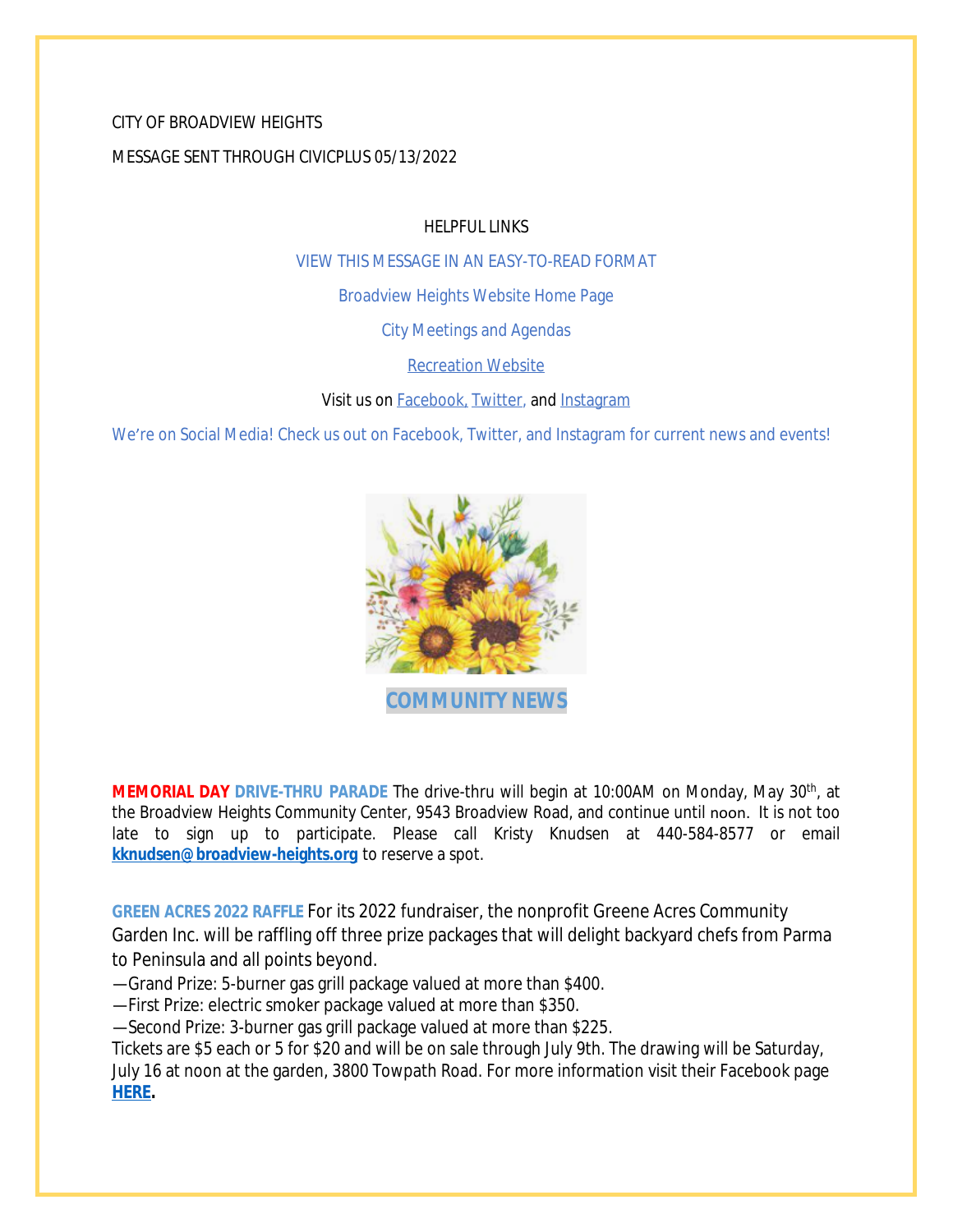**SPOTLIGHTS THEATER PRESENTS "SILENT SKY"** "Silent Sky", by Lauren Gunderson, is based on the captivating true story of Henrietta Leavitt, a woman "computer" at the Harvard Observatory in the early 1900s. This semi-historical drama explores a woman's place in society during a time of immense scientific discoveries, when women's ideas were dismissed until men claimed credit for them. As Henrietta, in her free time, attempts to measure the light and distance of stars, she must also take measure of her life on Earth, trying to balance her dedication to science with family obligations and the possibility of love.

The show runs May 6th – 21st, at 7:30PM on Fridays and Saturdays and 3:00PM on Sundays. Tickets are \$15 for adults and \$12 for seniors and students and may be purchased **[HERE.](https://cts.vresp.com/c/?BroadviewHeightsSpot/90c6b64c6f/TEST/2e128924b9)** Broadview Heights Spotlights Theater is located on the Broadview Center campus, 9543 Broadview Road (next to the Police Station).

**LEND-A-HAND STAMP OUT HUNGER** The South Hills Lend-A-Hand Food Pantry has joined with the National Letter Carriers for 30 years to help "Stamp Out Hunger" which is on **Saturday, May 14th.** The South Hills Lend-A-Hand program has been supplying food to local needy families for over 30 years. The Lend-A-Hand Food Pantry could not meet the needs of these families without the support of residents and businesses. The annual food drive traditionally collects more than 77 million pounds of food to help restock food banks. Locally, our residents donate approximately 2,500 pounds per year.



You can participate by placing a bag of non-perishable food by **your mailbox** or drop off a bag at one of the Broadview Heights fire stations (3591 Wallings Road or 9455 Broadview Road). All of the food collected locally will be delivered to the South Hills Lend-A-Hand Food Pantry to help people in Broadview Heights, Seven Hills and Independence.

To make a tax deductible monetary donation, make checks payable to

South Hills Lend-A-Hand and mail to: South Hills Lend-A-Hand, PO Box 470972, Broadview Heights, OH, 44147.

**HABITAT FOR HUMANITY** Habitat for Humanity will be at the City Campus, west parking lot on Saturday, June 4th, 9:00AM-12:00PM. Habitat and its ReStore are looking for donations of clean/usable household furniture of all kinds, kitchen equipment and cabinets, tools, sinks, toilets, vanities, electrical supplies, lamps, ceramic tile, doors, appliances, hardware, etc. (NO paint, bedding or clothing.) If someone can use the item and it is in working condition, donate it to the ReStore to help its mission of providing suitable housing. Drop your donation off at the parking lot of the Broadview Heights Rec Center/City Hall at 9543 Broadview Road. A tax receipt will be available.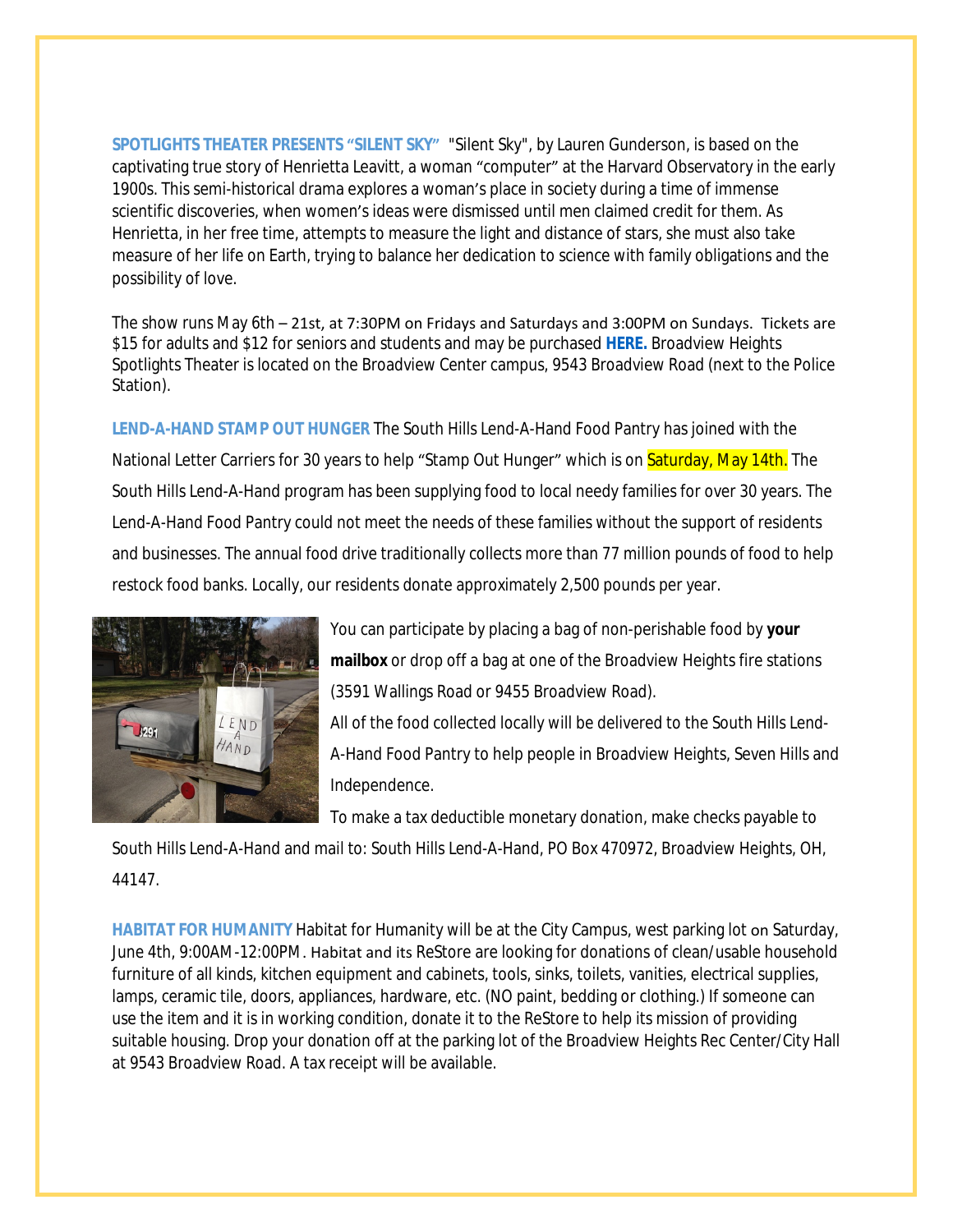**SPRING IS IN THE AIR PHOTO CONTEST** Broadview Heights photographers can celebrate with our "Spring is in the Air" photo contest sponsored by the Broadview Heights Shade Tree Commission. Submit photos that you feel capture the essence of spring in Broadview Heights. Visit our website for contest rules and entry form <mark>[HERE](https://broadview-heights.org/1524/Spring-Photo-Contest)</mark>. The entry deadline May 31<sup>st</sup>.

**RAIN BARREL PICK-UP** Rain barrels will be available for pick-up Thursday, May 19th, 2022, from 6:00PM to 7:30PM at the Broadview Heights Community Center. Please order in advance and pick up your barrel and diverter kit to make at home. All you need is a drill and the instructional video that is provided. Prepayment for the barrel is required. Cost for the rain barrel is \$60, and you can register online **[HERE](https://cuyahogaswcd.org/events/2022/05/19/rain-barrel-pick-up--broadview-heights).**

**HOME DAYS SCHEDULE** The 2022 Home Days program is online now! Start thinking about what rides you will go on, what you will eat, and what bands you will see now! There will be something for everyone! To see this year's program click **[HERE.](https://www.canva.com/design/DAE_rHLKtkA/AIFd_O5zMak0QjlSIEjVgQ/view?utm_content=DAE_rHLKtkA&utm_campaign=share_your_design&utm_medium=link&utm_source=shareyourdesignpanel%2311)**

**SUMMER CONCERT SERIES** Join us for warm nights filled with music this summer, starting June 3rd. Not only will we have our Summer Cruise In concert series, we will be holding our 2<sup>nd</sup> Annual Music Festival. Bring a lawn chair, and relax at our Community Amphitheater. Food and beverages will be available for purchase. For Dates & details click **[HERE.](https://broadview-heights.org/ImageRepository/Document?documentId=9488)**

### **SERVICE DEPARTMENT**

**440-717-4068**

**DISPOSAL OF WHITE GOODS/APPLIANCES** For a pick-up of these goods, please call the Service Department at 440-717-4022 by noon the Wednesday before pickup.

**DISPOSAL OF FURNITURE, MATTRESSES AND BOX SPRINGS** These items are to be disposed of with your regular trash. Upholstered items, mattresses and box springs MUST BE wrapped up in plastic (Painter's Plastic works well) to be picked up by Rumpke. Please contact Rumpke to inform them of the large item pick up 24 hours in advance at 1-800-828-8171. Additional information can be reviewed on our website **[HERE](https://www.broadview-heights.org/1027/Garbage-Recycling)**.

**DISCARDING OF WIPES** Please be considerate and DO NOT flush wipes (for example Clorox, Lysol, baby wipes…) down the toilet. These wipes are not made to breakdown. This picture represents one clean out from a residential area that caused a major blockage at the pump station.

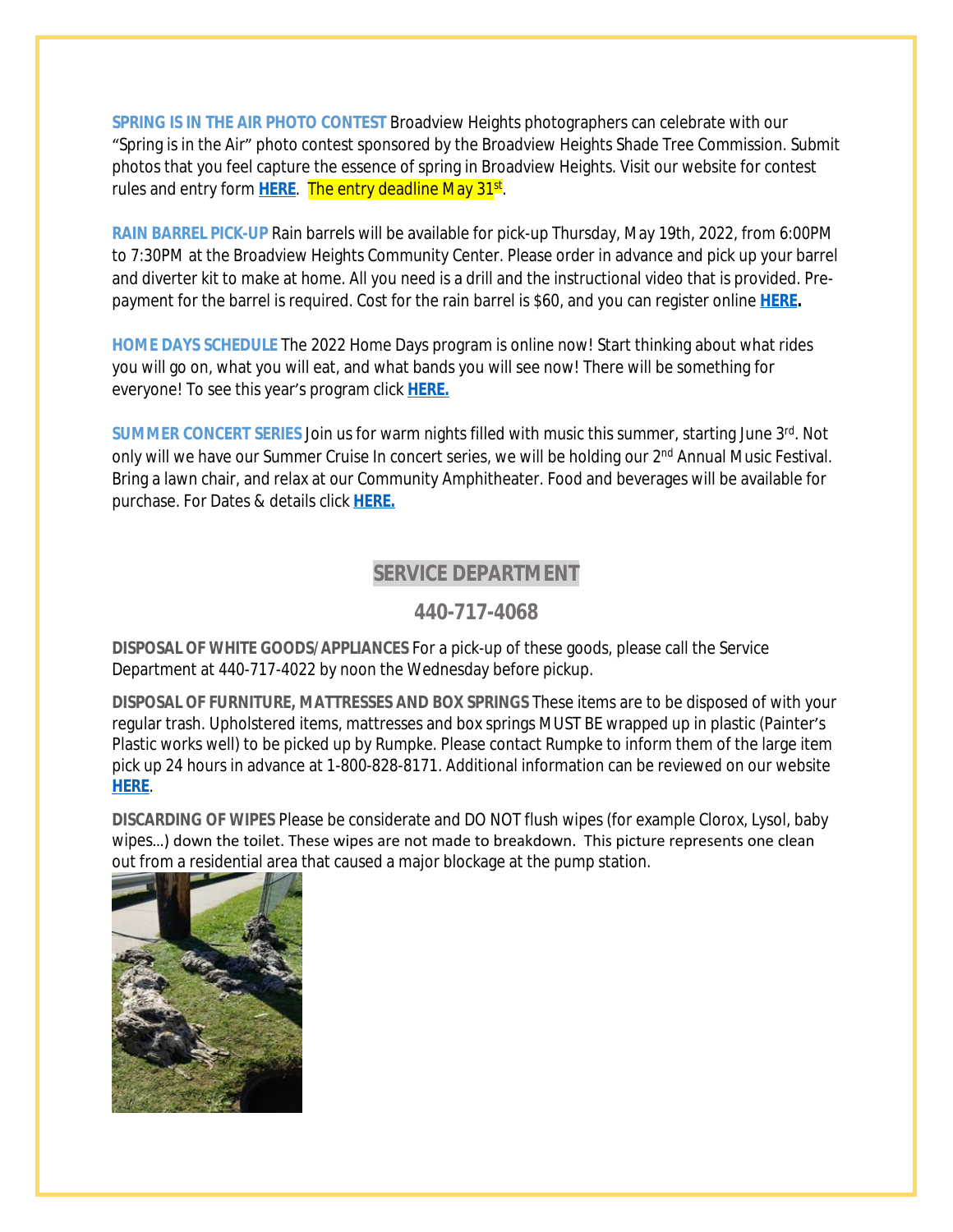Please dispose of wipes in your garbage and only flush toilet paper. NO wipes are flushable, even if the box says they are. Please dispose of wipes in your garbage and only flush toilet paper. Thank you.

# **BUILDING DEPARTMENT**

### **440-526-6864**

**COMMON QUESTIONS, PROBLEMS, OR ISSUES HOMEOWNERS HAVE** As we head into spring and summer, the Building Department wants to answer some of the most common issues and problems concerning homeowners.

- Make sure grass is cut in a timely manner. Must not exceed 6 inches
- Weeds in beds and throughout yard must be maintained
- Garbage must not be put at the street until evening of the day before pick up
- All Garbage and trash containers should be kept behind the front of the house
- Boats, trailers and campers must be parked behind the front building lot line
- Trip Hazards: Check sidewalks and driveways to make sure they are not more than  $\frac{3}{4}$  of an inch higher or lower than adjacent sidewalks/driveways.
- Clean moss growing on roofs and siding
- If installing a portable pool follow city quidelines
- If installing a gas line to your pool heater, outdoor fireplace, or grill it must be pressure tested and installed to all codes
- Grass may be cut, and yardwork done by homeowners from 8:00AM to 8:00PM
- Contractors may work from 7:00AM to 7:00PM Monday thru Saturday
- Check with Building Department to make sure your contractors are registered and permitted properly

### **ENGINEERING DEPARTMENT**

### **440-838-4705**

**CULVERT REPLACEMENT PROJECT** The Culvert under West Royalton Road just east of Scottsdale Subdivision is being replaced. Black Horse Construction, the contractor, will begin mobilizing on May 18<sup>th</sup>. Two lanes of traffic will be maintained at all times. The project has a completion date of 10/31/2022.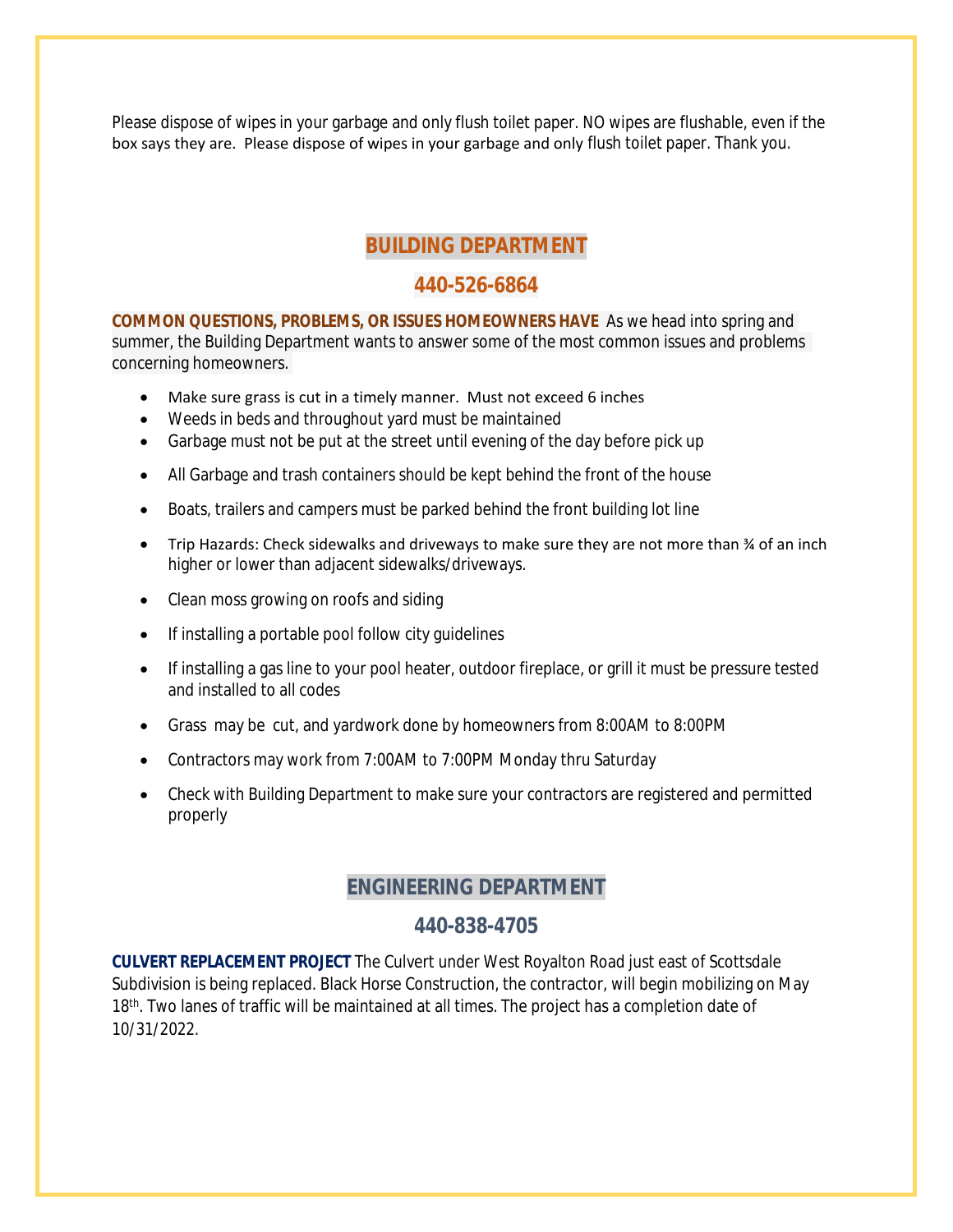Any issues regarding the replacement of the culvert can be directed to:

Brent Kovacs Public Information Officer ODOT District 12

[Brent.Kovacs@dot.ohio.gov](mailto:Brent.Kovacs@dot.ohio.gov)

**OHIO SMART GRID MODERNIZATION PROJECT** From David Conley at First Energy: "The Ohio Smart Grid Modernization project allows us to integrate modern technology within our distribution system that helps reduce the impact of an outage, such as a car pole accident or a tree falling into wires. The system, once fully implemented, will locate, then isolate the outage to a smaller group of customers. This means an outage that might have taken out thousands of customers before would only effect potentially 100s of customers depending on the magnitude of the incident. This also means that customers that do see an outage will experience quicker repair and restoration. The antennas that our being installed throughout our territory allow the necessary remote control to run the equipment on our distribution line over a secure proprietary network. This would be like having a mesh wireless network in your home to have secure internet access everywhere in your house."

**EAST EDGERTON ROAD BRIDGE DECK REPLACEMENT** The East Edgerton Bridge is expected to fully close starting June 2, 2022 and remain closed through September 29, 2022. Great Lakes Construction was awarded the East Edgerton Road Bridge Deck Replacement Project. This bridge is being replaced along with the bridge over Brecksville Road. This project is being administered by The Ohio Turnpike.

**POINT OF SALE INSPECTION OF SEPTIC SYSTEMS** Please see the ordinance regarding the Point of Sale Inspection for residents with septic systems. [1048.01 ORDINANCE POINT OF SALE INSPECTIONS OF](https://codelibrary.amlegal.com/codes/broadviewhts/latest/broadview_oh/0-0-0-13398)  SEPTIC SYSTEMS.

# **THE CITY OF BROADVIEW HEIGHTS IS ACCEPTING APPLICATIONS**

#### Apply online at: **<https://www.broadview-heights.org/jobs.aspx>**

#### **SUMMER JOBS:**

**SPLASH PARK /WATER SLIDE ATTENDANTS** Work at outdoor Splash Park and/or indoor pool slide. Monitor safety by requiring that all patrons follow rules and act in a safe manner. Must be able to climb stairs to top of indoor slide and move safely on wet surfaces. Must be at least 15 years old; lifeguard certification not required. Must be willing and able to be trained on CPR/First Aid or already have certificate.

**LIFEGUARDS** Work at indoor pool and/or Splash Park, varied summer shifts available. Must be at least 15 years old, lifeguard certification required.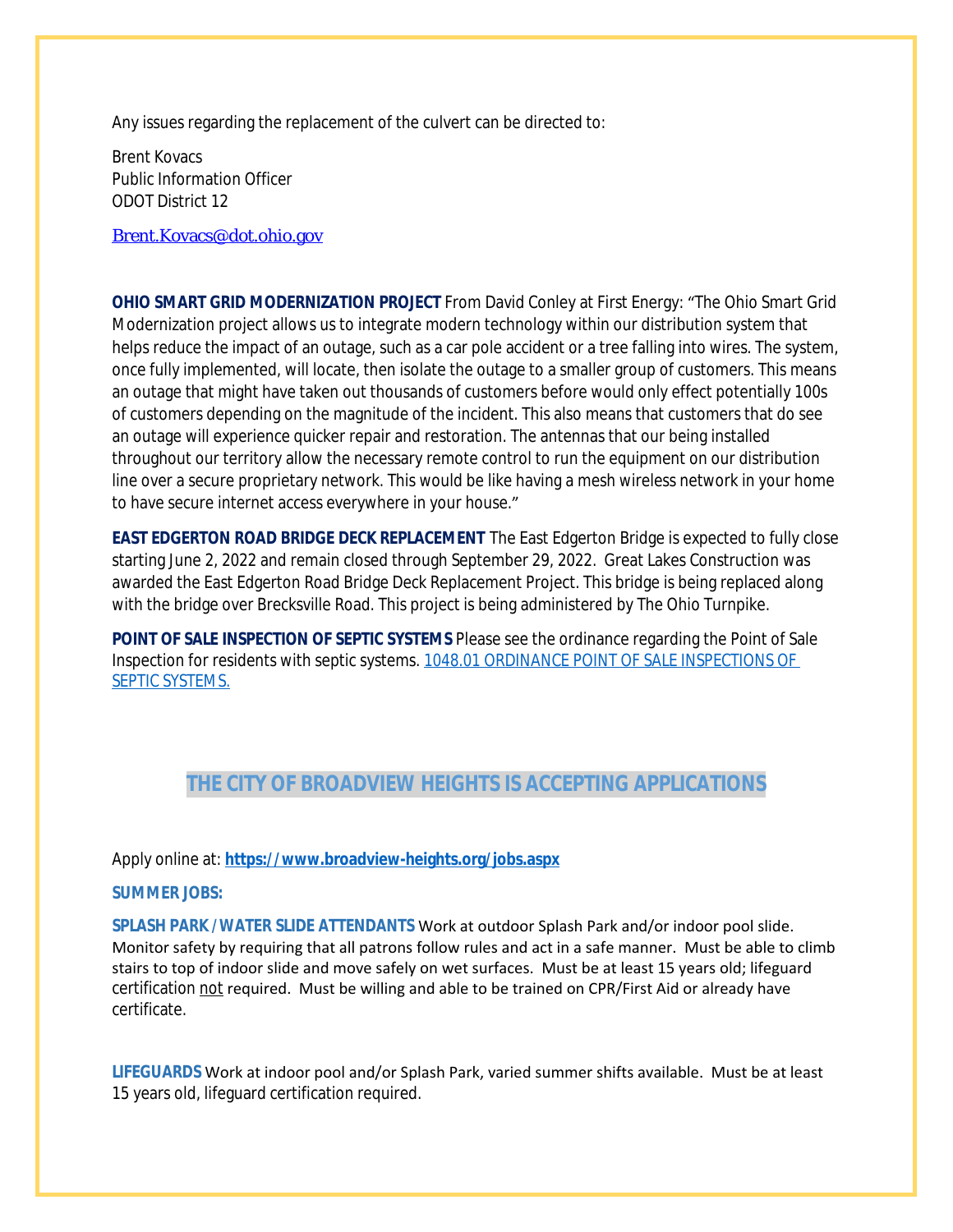**CONCESSION STAND WORKERS** Prepare and sell food and beverages at summer recreation league games and/or at Splash Park. Set up/Clean up area, follow sanitation rules and make change for patrons. Must be at least 15 years old.

**SEASONAL SERVICE/RECREATION WORKERS** Maintain baseball/softball fields, mow lawns, weed whack, landscaping, general labor, etc. At least 18 years old with a driver's license strongly preferred.

#### **PART TIME POSITIONS:**

**PT CUSTODIAN** Evening and weekend work, 15–20 hours/week. Performs custodial duties as directed, dusting, picking up trash and clutter, mopping, vacuuming, cleaning and restocking restrooms, cleaning and sanitizing surfaces and equipment. May assist with setting up and taking down chairs/tables/equipment for meetings and events.

**PART TIME HEAD LIFEGUARD** Performs all Lifeguard duties and maintains presence on pool deck when not lifeguarding; oversees Lifeguards and Water Safety Instructors to ensure duties are completed properly and safety is maintained. Must have current certifications, prior supervisory experience and at least 2 years' experience as a Lifeguard.

**LIFEGUARD** Evening/Weekend and Day Shift positions are currently open. Must hold current Lifeguard Certification. We offer free certification training to be a Water Safety Instructor to our interested Lifeguards. Must be at least 15 years old. Please apply online or contact our Aquatics Manager at **[udrinko@broadview-heights.org](mailto:udrinko@broadview-heights.org)**.

# **RECREATION DEPARTMENT**

# **440-838-4522**

**MEMORIAL DAY** Please note that the Recreation Center is **Closed** on Memorial Day 5/30/22.

**MAYOR ALAI'S 5K NEW!** The 5K this year will be hosted on Thursday. July 7th, at 7pm. We are excited to have our **FIRST** ever night run. Hermes Cleveland will be our event coordinator and more details on the race soon!

**UNDER CONSTRUCTION** Please pardon our dust as we begin construction on the expansion of the stretching room and new locker rooms outside of the Fitness Center. The women's locker room will be shut down completely and the men's will remain open. Additional temporary stretching will be available on the lower level in multi-purpose room A.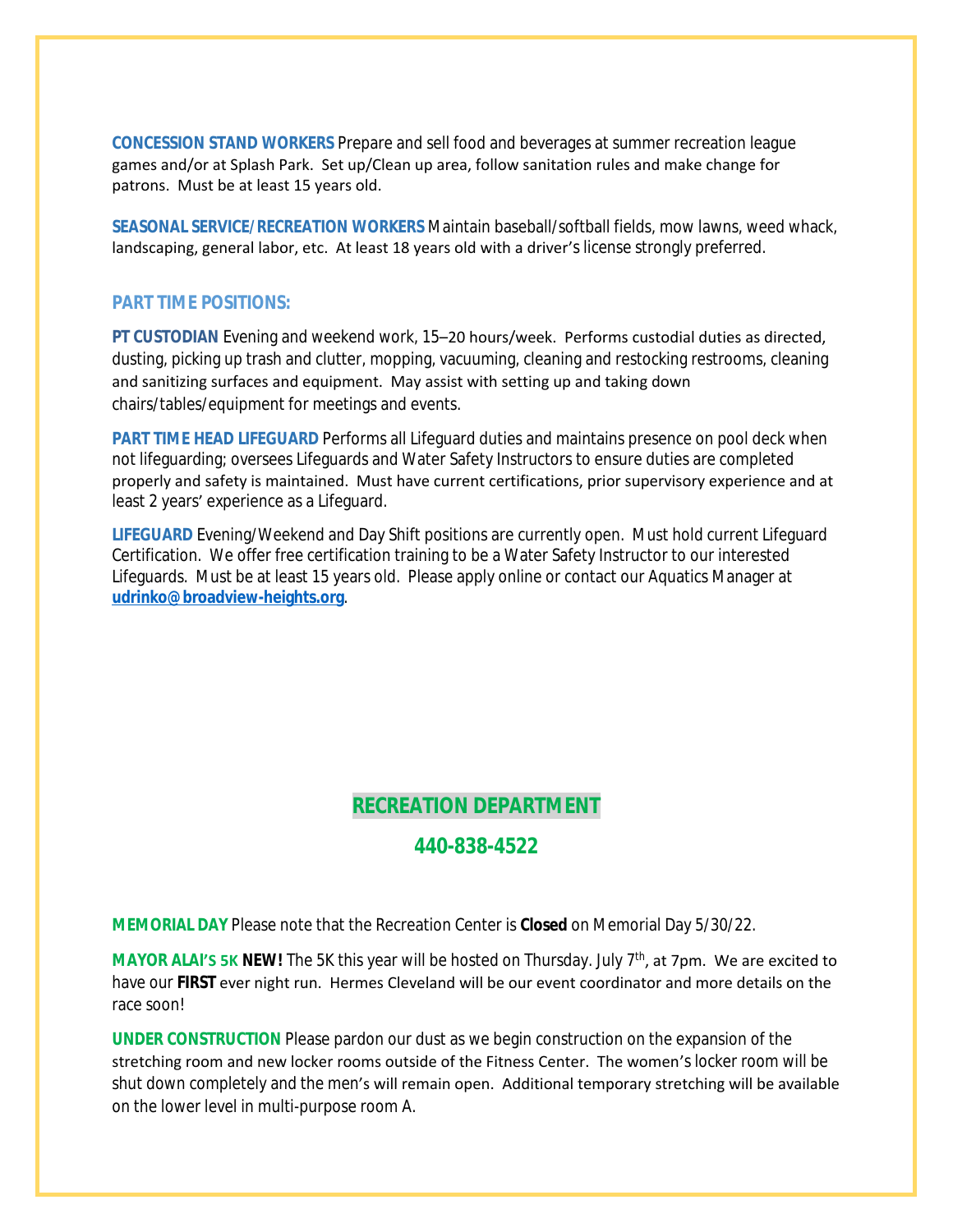**SPLASH PARK** The Splash Park will be open beginning Monday May 30th (Memorial Day) – Summer Hours will be Monday – Friday (11:00AMAM-8:00PM) Saturday and Sunday (11:00AM-6:00PM).

**AUXILIARY GYM RENTALS** We are now renting the auxiliary gym for indoor soccer teams, and for batting practice with our batting cage. Pricing starting at \$50.00 per hour depending on membership and residency. For or information contact **[rmeyer@broadview-heights.org](mailto:rmeyer@broadview-heights.org)** .

**NEW EQUIPMENT** A new Hack Squat Machine will be delivered in the next 2 weeks along with additional Olympic Plates.

**PROGRAMS/MEMBERSHIPS** Please visit us **[our website here](https://www.broadview-heights.org/292/Parks-Recreation)** for information on current programs, memberships and activities.

#### **CHECK US OUT ON FACEBOOK AND INSTAGRAM!**

#### **CURRENT OPERATING HOURS:**

Monday through Friday 5:30AM – 10:00PM

Saturday 7:30AM – 8:00PM

Sunday 7:30AM - 6:00PM

# **HUMAN SERVICES DEPARTMENT**

**CAREGIVER SUPPORT GROUP** The Alzheimer's Caregiver Support Group is back to meeting in person every month on the first Thursday at 3:00 PM in the Maple Room located in the Human Services Department. The next support group meeting will be on Thursday, May 5<sup>th</sup>.

**"THE GREATEST SITCOMS OF ALL TIME" PRESENTATION** Our May senior meeting and lunch will be held on Thursday, May 26<sup>th,</sup> at 11:30 AM. Award winning and pop culture historian Martin Gitlin hosts a fun and enlightening presentation based on his book "The Greatest Sitcoms of All Time". He will show funny snippets from classic comedies, challenge patrons with some sitcom trivia, identify some cool theme songs and discuss the criteria he used to rank 70 years of sitcoms. A light lunch will be provided. RSVP to Human Services (**440-526-4074**) by May 16th .

**TUESDAY SHOPPING** The Tuesday "shopping loop" is back. The bus leaves city hall every Tuesday at 9:30 a.m. rotating locations each week between Drug Mart, Giant Eagle, Marcs, Meijer and sometimes Acme. To schedule a ride, call Human Services at 440-526-4074.

CHAIR VOLLEYBALL Chair volleyball is back every Thursday at 11:00AM starting April 14<sup>th</sup>.

**BLOOD PRESSURE CLINIC** University Hospitals is back offering in person blood pressure clinics the second Tuesday of every month from 8:30AM - 10:00AM beginning April 12<sup>th</sup>.